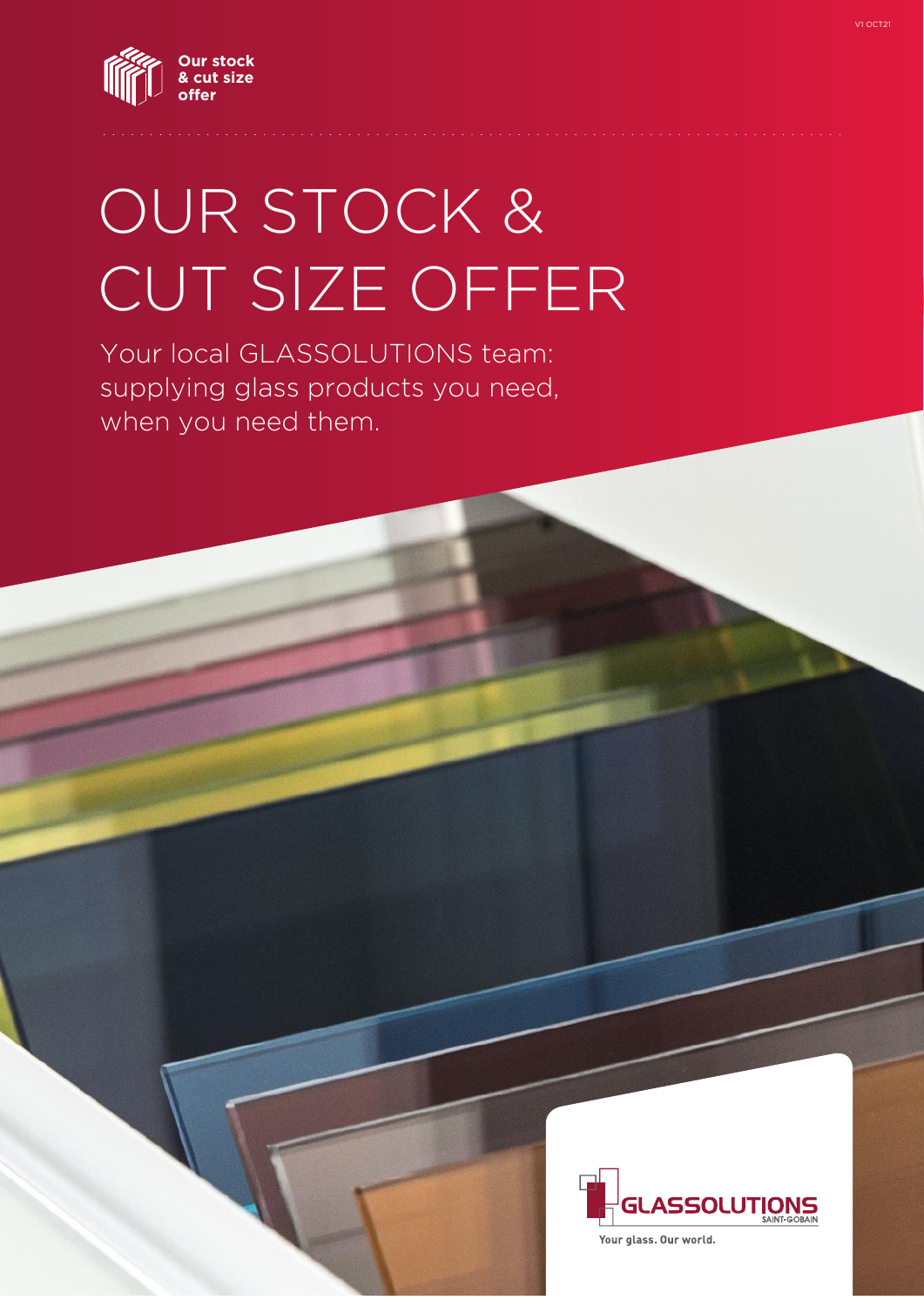**GLASSOLUTIONS** Your glass. Our world.

| <b>Range Type</b> | <b>Product Name</b> | <b>Dimensions</b> |
|-------------------|---------------------|-------------------|
|                   |                     |                   |

#### **FLOAT GLASS**

|                                               | 4mm CLEAR Float                                                                                                                       | 2140 x 1070, 2140 x 1220,<br>2140 x 1320, 2140 x 960.<br>2250 x 1605, 2550 x 1605<br>2440 x 960, 2440 x 1070,<br>2440 x 1220, 2440 x 1320,<br>2440 x 1605, 3210 x 2250, |
|-----------------------------------------------|---------------------------------------------------------------------------------------------------------------------------------------|-------------------------------------------------------------------------------------------------------------------------------------------------------------------------|
| $\sim 10^{11}$ m $^{-1}$<br><b>The Common</b> | 5mm CLEAR Float<br>6mm CLEAR Float<br>8mm CLEAR Float<br>10mm CLEAR Float<br>12mm CLEAR Float<br>15mm CLEAR Float<br>19mm CLEAR Float | 3210 x 2550<br>3210 x 2550<br>3210 x 2550<br>3210 x 2550<br>3210 x 2550<br>3210 x 2550<br>3210 x 2550                                                                   |

# **LOW-IRON / EXTRA CLEAR GLASS**

| <b>Contract Contract</b><br><b>Contract Contract</b><br><b>The Company</b><br><b>Contract Contract</b><br><b>Contract Contract</b> | 4mm DIAMANT<br>6mm DIAMANT<br>8mm DIAMANT<br>10mm DIAMANT<br>12mm DIAMANT<br>15mm DIAMANT<br>19mm DIAMANT | 3210 x 2250<br>3210 x 2250<br>3210 x 2250<br>3210 x 2250<br>3210 x 2250<br>3210 x 2250 |
|------------------------------------------------------------------------------------------------------------------------------------|-----------------------------------------------------------------------------------------------------------|----------------------------------------------------------------------------------------|
|                                                                                                                                    |                                                                                                           | 3210 x 2250                                                                            |

# **BODY TINT GLASS**

İ

| 4mm PARSOL Grey    | 3210 x 2250 |
|--------------------|-------------|
| 4mm PARSOL Green   | 3210 x 2250 |
| 4mm PARSOL Bronze  | 3210 x 2250 |
| 6mm PARSOL Grey    | 3210 x 2250 |
| 6mm PARSOL Green   | 3210 x 2250 |
| 6mm PARSOL Bronze  | 3210 x 2250 |
| 10mm PARSOL Grey   | 3210 x 2250 |
| 10mm PARSOL Bronze | 3210 x 2250 |



Product available with<br>standard delivery

**Extended range:**

 $\hat{z}$  ,  $\hat{z}$  ,  $\hat{z}$  $\mathcal{L}^{\pm}$  ,  $\mathcal{L}^{\pm}$  ,  $\mathcal{L}^{\pm}$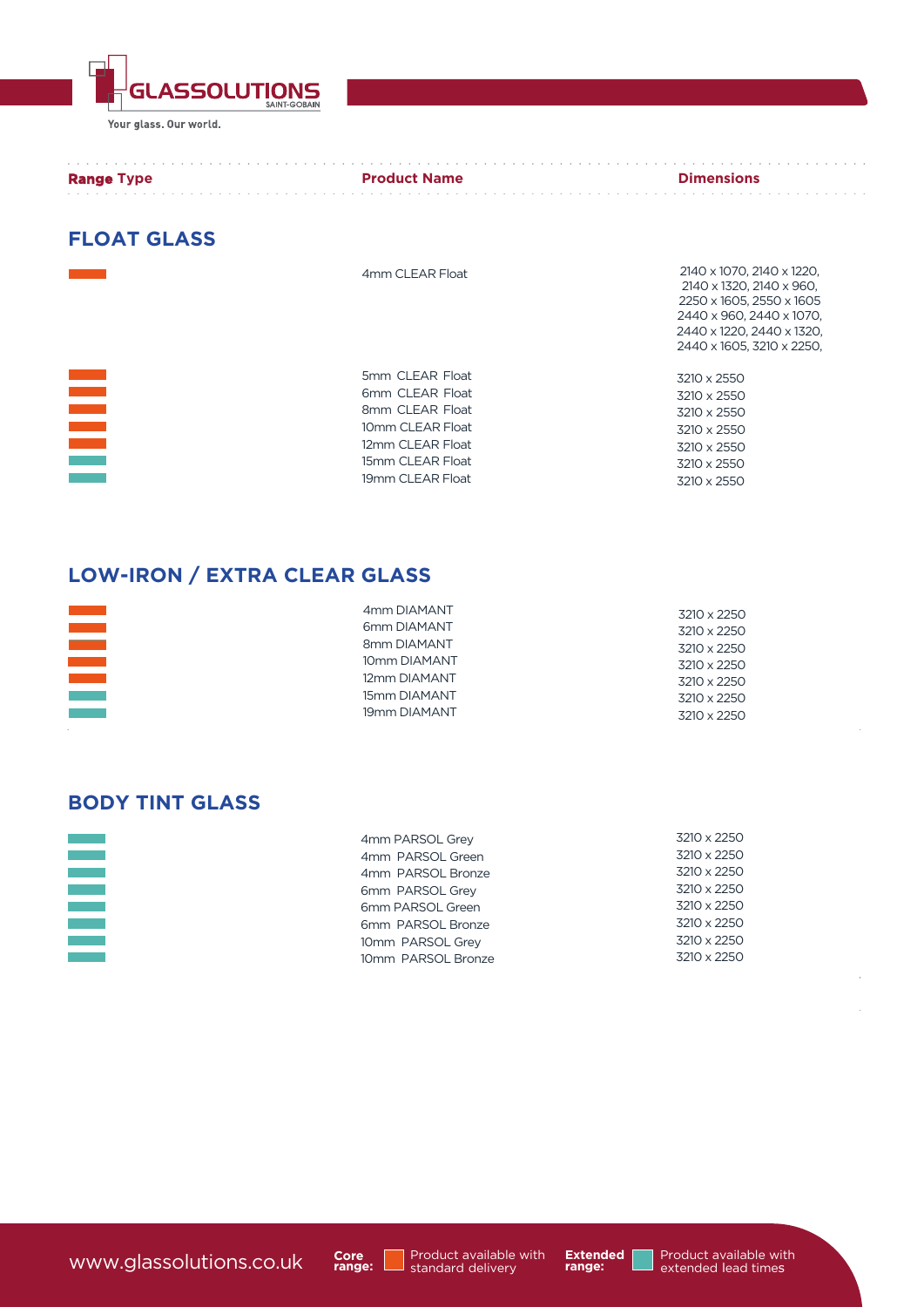Your glass. Our world.

**GLASSOLUTIONS** 

| <b>Range Type</b>      | <b>Example 2 Product Name</b><br>de la caractería de la caractería de la caractería                                                                                                              | <b>Example 12 Dimensions</b>                                                                                                        |
|------------------------|--------------------------------------------------------------------------------------------------------------------------------------------------------------------------------------------------|-------------------------------------------------------------------------------------------------------------------------------------|
| <b>LAMINATED GLASS</b> |                                                                                                                                                                                                  |                                                                                                                                     |
|                        | 6.4mm STADIP                                                                                                                                                                                     | 2250 x 920, 2250 x 1070,<br>2250 x 1220, 2250 x 1605<br>2550 x 1070, 2550 x 1605<br>3210 x 2250, 3210 x 2550                        |
| $\equiv$               | 6.8mm STADIP PROTECT<br>7.5mm STADIP PROTECT<br>8.8mm STADIP PROTECT<br>9.5mm STADIP PROTECT<br>10.8mm STADIP PROTECT<br>11.5mm STADIP PROTECT<br>12.8mm STADIP PROTECT<br>13.5mm STADIP PROTECT | 3210 x 2550<br>3210 x 2250<br>3210 x 2550<br>3210 x 2550<br>3210 x 2550<br>3210 x 2550<br>3210 x 2550<br>3210 x 2550<br>3210 x 2550 |
|                        | 6.4mm STADIP SILENCE<br>6.8mm STADIP SILENCE<br>8.8mm STADIP SILENCE<br>10.8m STADIP SILENCE<br>12.8mm STADIP SILENCE<br>16.8mm STADIP SILENCE                                                   | 3210 x 2550<br>3210 x 2550<br>3210 x 2550<br>3210 x 2550<br>3210 x 2550<br>3210 x 2550                                              |
|                        | 6.4mm STADIP GREY 6544<br>6.4mm STADIP DIFFUSA 2165<br>6.4mm STADIP BRONZE 3628                                                                                                                  | 3210 x 2550<br>3210 x 2550<br>3210 x 2550                                                                                           |

#### **PATTERN GLASS**

|                        | 4mm ARENA C          | 1320 x 2140 |
|------------------------|----------------------|-------------|
|                        | 4mm THELA            |             |
|                        | 4mm FLUID            | 1320 x 2040 |
|                        | 4mm MASTER-SOFT      | 1320 x 2040 |
|                        | 4mm MASTER-POINT     | 1320 x 2040 |
|                        | 4mm MASTER-LIGNE 4mm | 1320 x 2040 |
|                        | MASTER-CARRE 4mm     | 1320 x 2040 |
| <b>Service Service</b> | SATINOVO MATT 4mm    | 3210 x 2250 |
|                        | <b>VISIOSUN</b>      | 3210 x 2250 |

#### **ACID-ETCHED FROSTED GLASS**

| $\mathcal{L}_{\text{max}}$ and $\mathcal{L}_{\text{max}}$<br>6mm SATIN<br>$\mathcal{L}^{\text{max}}_{\text{max}}$ and $\mathcal{L}^{\text{max}}_{\text{max}}$<br>10mm SATIN<br>12mm SATIN<br>15mm SATIN<br>19mm SATIN | 3210 x 2500<br>3210 x 2550, 3210 x 2500<br>3210 x 2250<br>3300 x 2140<br>3300 x 2140 |
|-----------------------------------------------------------------------------------------------------------------------------------------------------------------------------------------------------------------------|--------------------------------------------------------------------------------------|
|-----------------------------------------------------------------------------------------------------------------------------------------------------------------------------------------------------------------------|--------------------------------------------------------------------------------------|

**Core range:**

Product available with<br>Standard delivery

**Extended range:**

 $\epsilon$  ,  $\epsilon$  ,  $\epsilon$  $\alpha$  ,  $\alpha$  ,  $\alpha$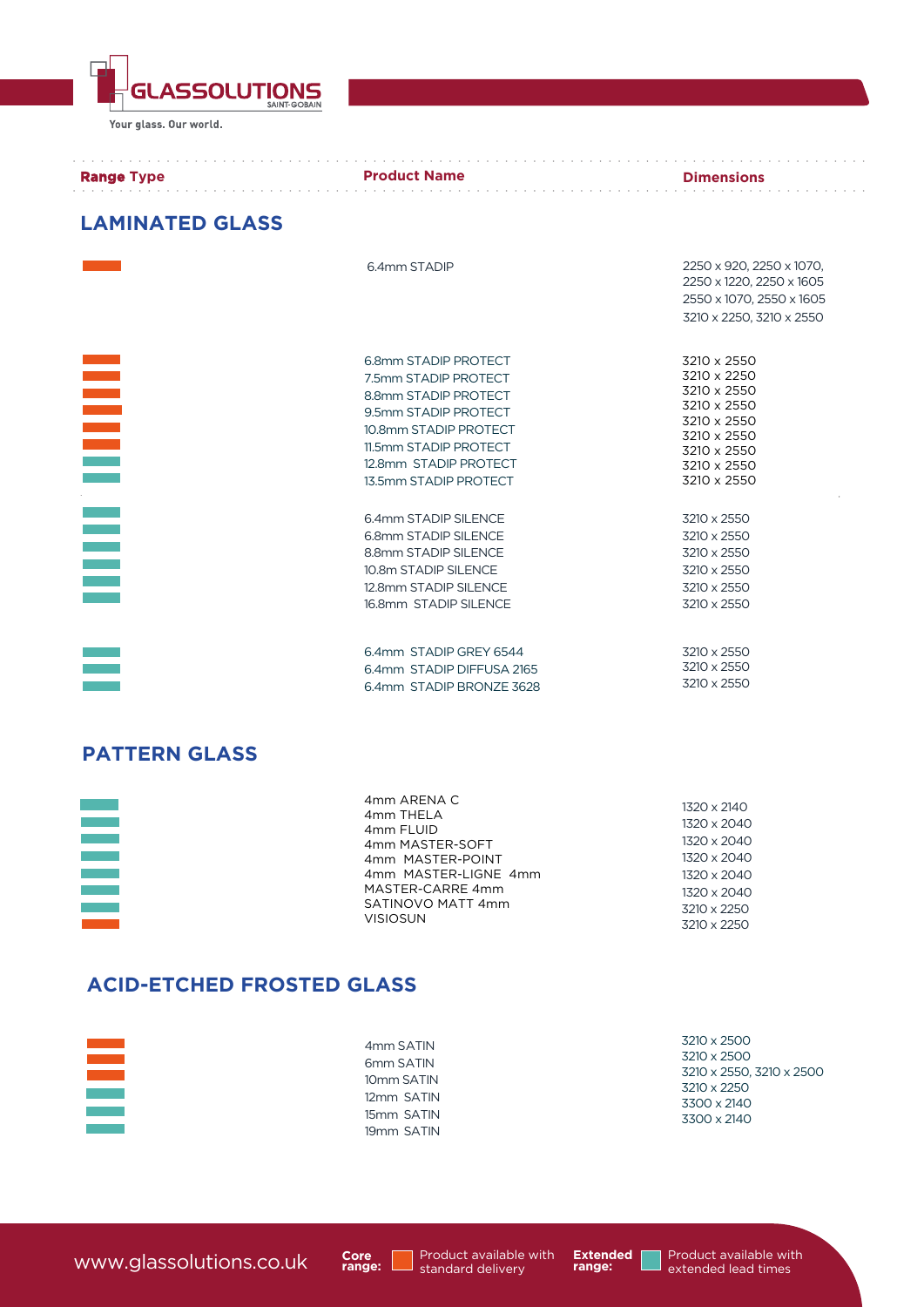ASSOLUTIONS Your glass. Our world.

| 6mm SATINOVO Grev   | 3210 x 2250 |
|---------------------|-------------|
| 6mm SATINOVO Clear  | 3210 x 2250 |
| 6mm SATINOVO Bronze | 3210 x 2250 |

### **MIRRORED GLASS**



4mm MIRALITE PURE 6mm MIRALITE PURE

4mm MIRALITE ANTIQUE Clear 4mm MIRALITE VERSAILLES Clear 4mm MIRALITE ANTIQUE Grey 4mm MIRALITE ANTIQUE Bronze 6mm MIRALITE ANTIQUE Clear 6mm MIRALITE VERSAILLES Clear 6mm MIRALITE ANTIQUE Grey 6mm MIRALITE ANTIQUE Bronze

6mm MIRALITE NATURA

# BACK PAINTED GLASS - ANNEALED - Various Colours

|                                                  | 4mm PAINTED GLASS<br>6mm PAINTED GLASS                            | 3210 x 2550<br>3210 x 2400 |
|--------------------------------------------------|-------------------------------------------------------------------|----------------------------|
| <b>WIRED GLASS</b>                               |                                                                   |                            |
| <b>Contract</b>                                  | 4mm SAFETY WIRED ARENA<br>4mm PYROSTEM                            | 2040 x 3300<br>2140 x 3300 |
| <b>FIRE GLASS - EW Integrity &amp; Radiation</b> |                                                                   |                            |
|                                                  | 7.2mm PYROGUARD RAPIDE EW30                                       | 2780 x 1580                |
|                                                  | $(C730)-2(B)2$<br>7.0mm PYROGUARD RAPIDE EW60<br>$(FD60^*)-2(B)2$ | 2780 x 1580                |

www.glassolutions.co.uk

**Core range:**

Product available with standard lead times

**Extended range:**

Product available with extended lead times